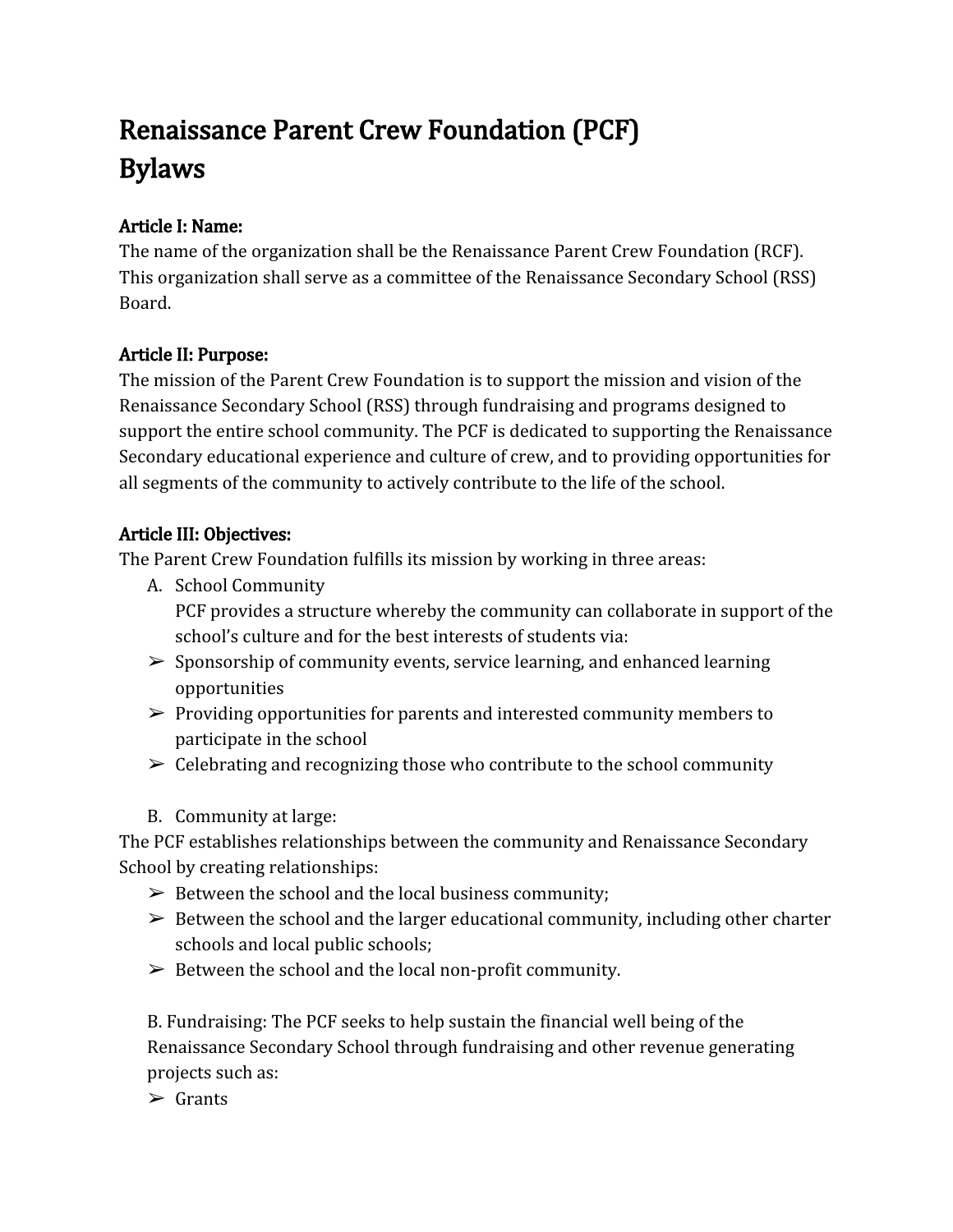- $\triangleright$  Corporate sponsorships
- $\triangleright$  Annual Funds to solicit contributions
- $\geq$  Student-involved and passive fundraising projects that support the school community

#### Article IV: Policies

- A. This organization will be noncommercial, nonsectarian, and nonpartisan. It will not endorse any commercial enterprise or political candidate. The name of the organization or of its officers in their official capacities will not be used in connection with other purposes than the regular work of the organization.
- B. This organization will neither seek to direct administrative activities of the school, nor to control its policies.

## Article V: Membership

- A. Any parents, guardians, or other adults standing in loco parentis of a student at the school shall be a general member
- B. Eligibility for Executive Board
	- a. Parents and community members are eligible to be Executive Board members.
- C. PCF shall consist of the following membership:
	- a. Executive Board
		- i. The PCF Executive Board shall consist of the Officers (President, Vice President, Treasurer, Secretary) and the Principal.
	- b. The RSS Board Treasurer shall be an ex-officio, non-voting member.
- D. In the organization's inaugural year, Executive Board members shall be appointed jointly by the RSS Board President and the Principal.
- E. PCF shall have 5 voting members, which make up the Executive Board. The Executive Board shall be appointed by the RSS Board.
- F. The PCF Executive Board must include at least one parent/guardian with a student enrolled at RSS.

#### Article VI: Executive Board

- A. The Executive board shall consist of the officers listed in Article V and the school Principal.
- B. The duties of the Executive Board shall be to transact business between meetings in preparation for the general meeting, create standing rules and policies, creating standing and temporary committees, prepare and submit an operating budget to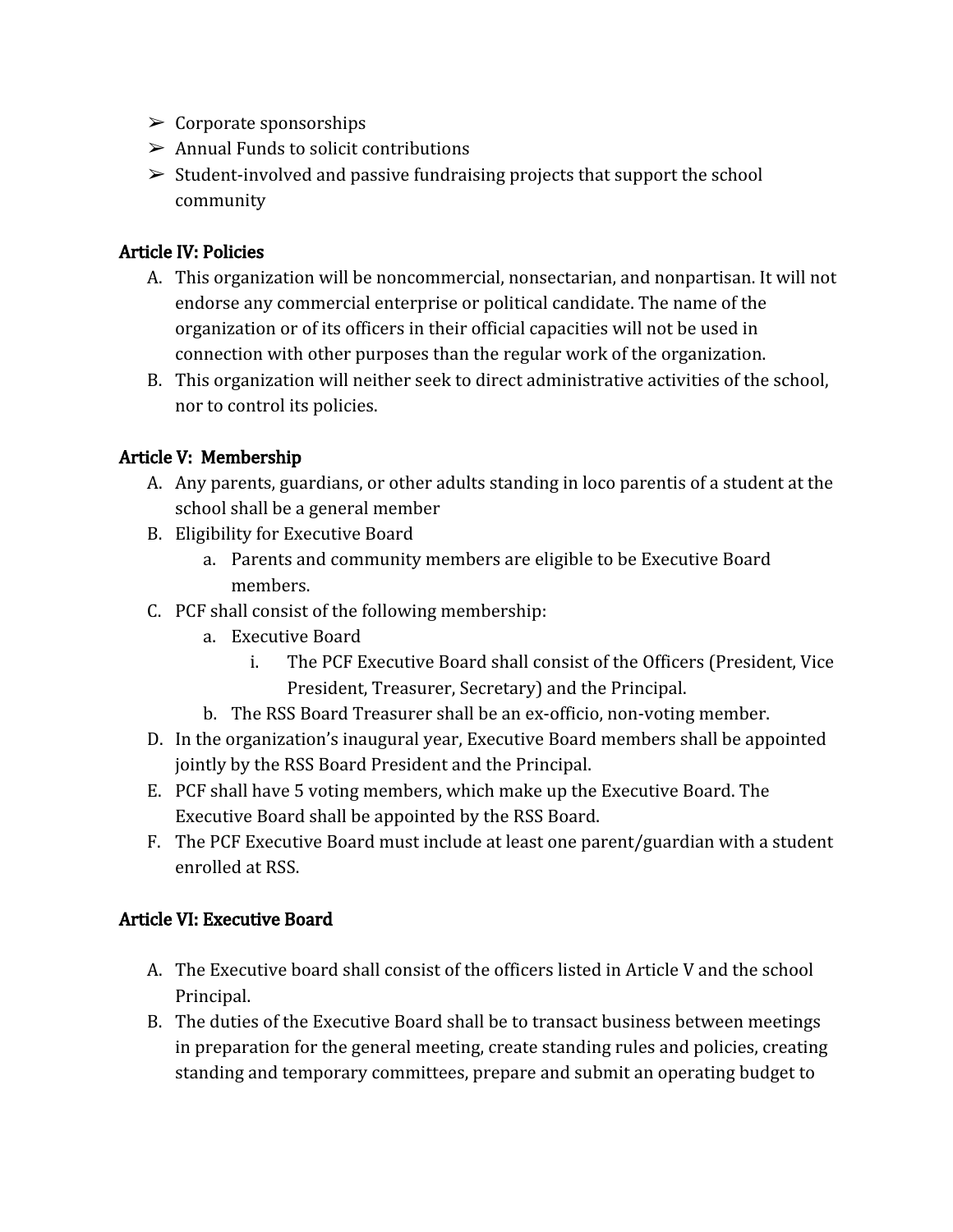the RSS board, approve routine bills, and prepare reports and recommendations for the RSS Board.

C. Regular meetings of the Executive Board shall be held monthly, on the same day and at the same time each month, to be determined by the board, unless a change is agreed upon by the board.

#### Article VII: Executive Board Member Roles and Responsibilities

## A. Responsibilities of the Executive Board:

- $\triangleright$  Draft and submit a proposed operations budget to the RSS Board annually.
- $\triangleright$  Maintain a working knowledge of PCF affairs.
- $\triangleright$  Maintain a calendar of all PCF activities.
- $\triangleright$  Recruit and select the chairpersons of all standing and special committees and maintain a roster of committee chairs for each school year.
- $\triangleright$  Support PCF committees to ensure that the organization's purpose and objectives are being met.
- $\triangleright$  Stay informed of committee work through regular communication with committee chairs.
- $\triangleright$  Solicit student input and involvement for school events and activities.
- $\geq 0$ btain approval from the school Principal for all planned events or fundraising activities.
- $\geq$  Officers shall attend all PCF meetings. If an officer fails to attend 3 consecutive Executive Board meetings he/she may be removed from office.
- $\triangleright$  Perform the duties outlined below as well as any other duties prescribed in these bylaws and such other duties as may be delegated to him/her.
- $\triangleright$  Upon expression of their term of office or in the case of resignation, each officer shall turn over to the President, without delay, and in good order, all records, books, and other materials pertaining to the office, and shall return to the Treasurer, without delay all funds pertaining to the office.
- $\triangleright$  At least one Executive Board member should strive to oversee major events.

## B. President:

The President shall:

- $\triangleright$  Preside over meetings of the organization and Executive Board
- $\triangleright$  serve as the primary contact for the Board and Principal
- $\triangleright$  represent the organization at meetings outside the organization
- $\ge$  serve as an ex-officio member of all committees
- $\triangleright$  coordinate the work of all the officers and committees so that the purpose of the organization is served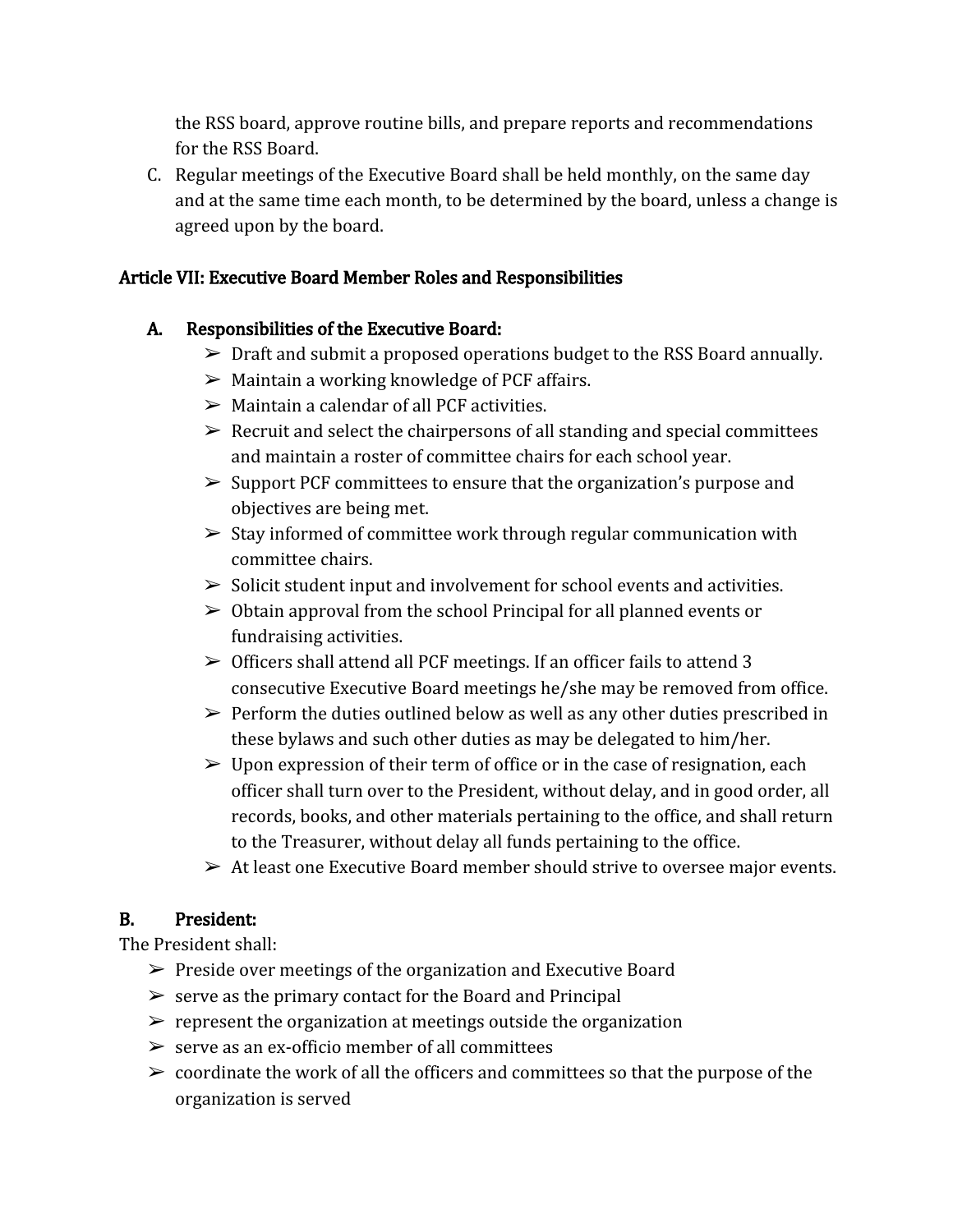- $\triangleright$  Assure that all reporting to the RSS Board is accomplished
- $\triangleright$  Assure that materials printed and distributed on behalf of PCF are approved by teh RSS Board before they are published.
- $\triangleright$  Ensure that the school community is informed of all pertinent information.
- $\triangleright$  Determine meeting schedule, in collaboration with executive board; call special meetings as necessary
- $\triangleright$  Attend or delegate a representative to attend RSS Board meetings.
- $\triangleright$  Work with the Treasurer to assemble an annual report of the activities of the PCF.
- $\triangleright$  Ensure the PCF has a named SAC representative who attends SAC meetings.

#### C. Vice President:

The Vice President shall:

- $\triangleright$  Maintain a working knowledge of all PCF affairs.
- $\triangleright$  Assist the President and carry out all the President's duties in his or her absence or inability to serve.
- $\triangleright$  The Vice President shall be responsible for ensuring thank you notes are sent to all donors.
- $\geq$  Assist other board members and committee chairs as needed.
- $\triangleright$  Serve as a liaison for committees as determined by the Board.

## D. Secretary:

The Secretary shall:

- $\triangleright$  Keep all records of the organization
- $\geq$  take and record minutes; provide copies to Executive Board prior to next meeting for approval or approval with revisions.
- $\triangleright$  prepare the agenda in conjunction with the President and ensure posting of meeting agendas at least 24 hours prior to the meeting.
- $\triangleright$  handle correspondence as needed
- $\triangleright$  maintain a copy of the minutes book, bylaws, rules, membership list, and any other necessary supplies, and brings them to meetings
- $\triangleright$  Communicate notice of PCF meetings to parents via school secretary or designee.
- $\triangleright$  Publish information in the school newsletter at least monthly to provide updates to the community.
- $\triangleright$  Work with school staff to ensure PCF website is maintained appropriately.

## E. Treasurer:

The Treasurer shall:

- $\triangleright$  Be responsible for the PCF accounting process.
- $\triangleright$  Work in conjunction with the RSS Board Treasurer.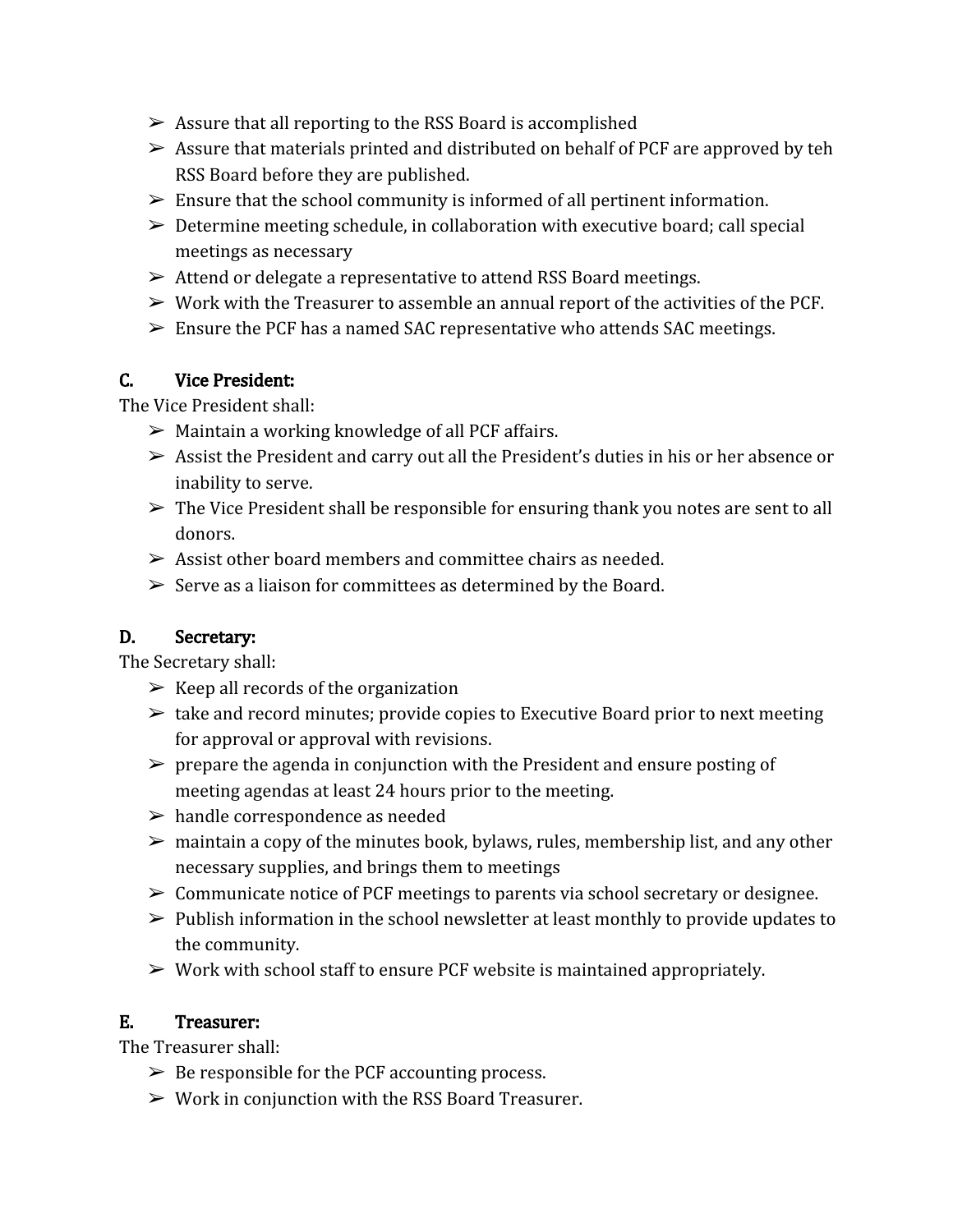- $\triangleright$  receive funds of the organization and ensure funds are directed to Renaissance Secondary
- $\triangleright$  keep accurate receipts and records of income and expenditures, including maintaining petty cash.
- $\triangleright$  Work with committee chairs to establish committee budgets and ensure committees stay within their approved budgets.
- $\triangleright$  present a financial statement at every meeting and at other times of the year when requested by the Executive Board
- $\triangleright$  Prepare and submit financial reports to the RSS Board as necessary, and a final report at the end of the year

## Article VIII: Nominations and Appointment of Board Members

- A. Nominations and Appointments
	- 1. In the inaugural year of the organization, the board and its officers shall be appointed jointly by the RSS Board President and the Principal.
	- 2. In subsequent years, members and officers will be appointed by the RSS Board or their designee.
	- 3. Nominations or self-nominations will be solicited in April/May of the prior school year and members shall be appointed in June/July to serve for the following school year.
	- 4. Officers shall assume their official duties at the close of the prior school year and will serve for a two year term.
- C. Removal from Office
	- 1. Officers may be removed from office with or without cause by the Renaissance Secondary Board of Directors.

## Article IX: Terms

- A. In the inaugural year, officers shall be appointed for either one year or two year terms, in order to achieve the staggering of future appointments.
- B. The term of each officer shall be two years or until their successors are appointed.
- C. Each year, appointments shall be made for two members or three members, respectively, such that the other two or three members are serving the second year of their two-year term.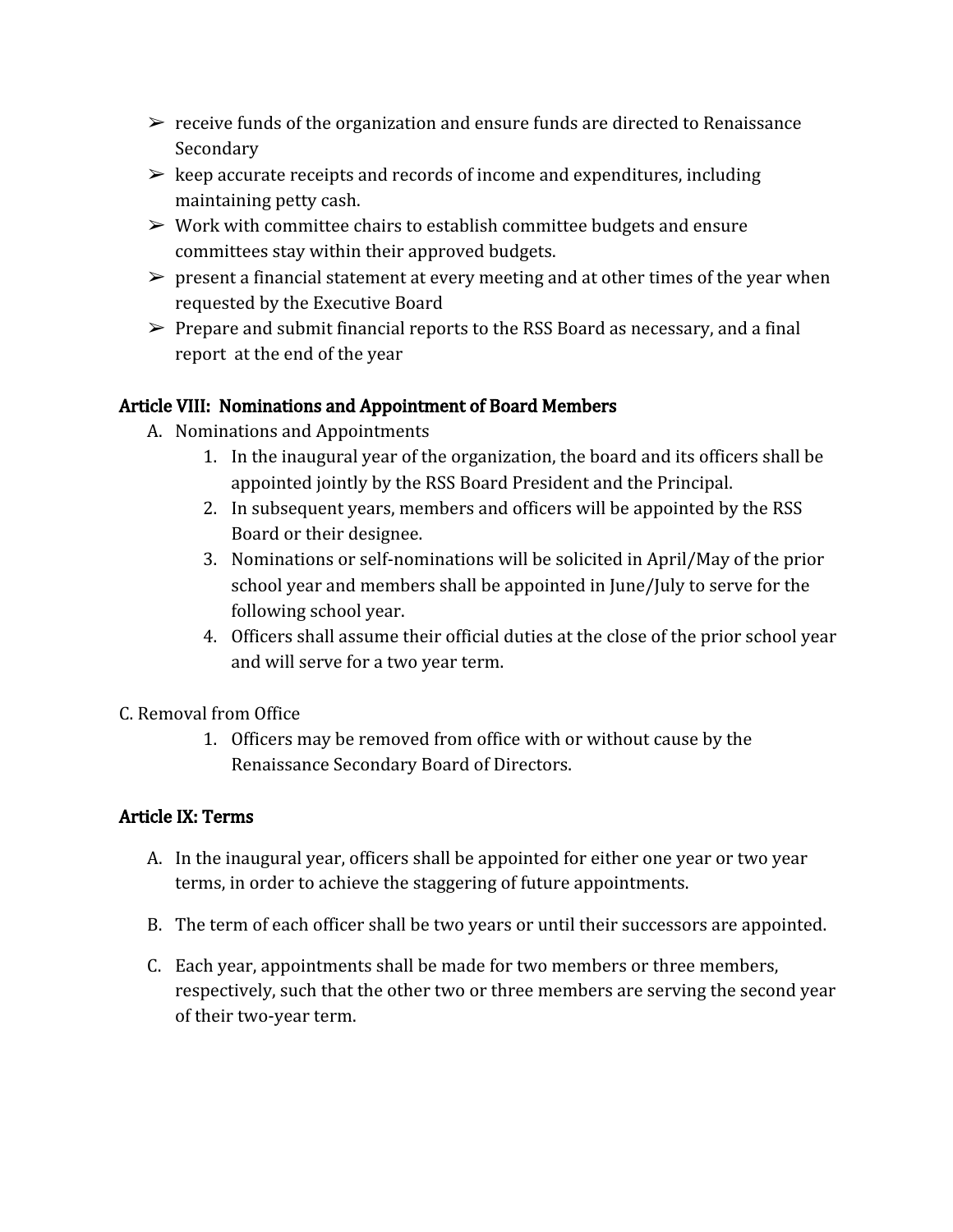- D. In the event that a Board position is vacated before the end of the term, the Renaissance Secondary Board shall appoint someone to fill the position for the remainder of the term of office.
- E. An officer of the executive board or committee chair/member may be removed from their position by the Renaissance Secondary Board of Directors at any time with or without cause. Only the Renaissance Secondary Board shall determine whether a member shall be removed from their position.

#### Article X: Meetings and Voting

- A. Regular Meetings The PCF shall meet monthly.
- B. Special Meetings Special meetings may be called by the President, or any 2 members of the Executive Board, by submitting a written request to the Secretary.
- C. Quorum Quorum sufficient to transact business shall be defined as three Executive Board members.
- D. Only Executive Board members may vote at Executive Board meetings.
- E. Event proposals, appropriations, and expenditures shall be approved by the PCF Board.
- F. PCF annual operating budget is based on a school calendar year and shall be approved by the PCF Executive Board prior to submission to the RSS Board.

#### Article XI. Committees

The PCF Executive Board shall create committees as deemed necessary and/or assign volunteers to any ad hoc positions as deemed necessary.

## Article XII. Finances

- A. PCF shall raise funds only for Renaissance Secondary School.
- B. PCF shall transmit all funds to Renaissance Secondary School Board of Directors.
- C. A budget shall be drafted in the fall for each school year and approved by a majority vote of the members present.
- D. The Treasurer shall keep accurate records of disbursements and incoming funds.
- E. The Executive Board shall approve all expenses of the organization.